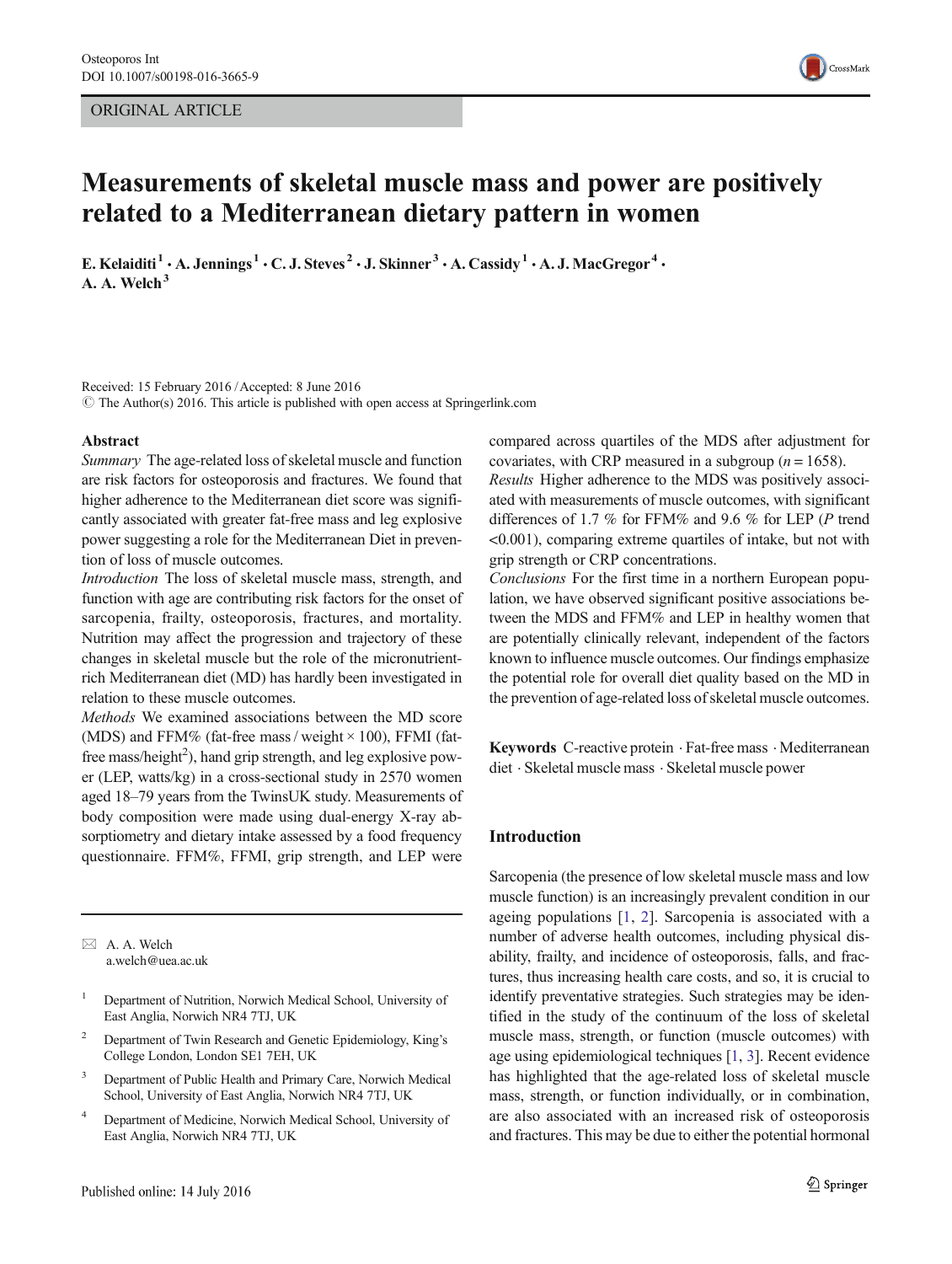or endocrine interactions between skeletal muscle and bone, muscle force-generated mechanical signals, compensation during loss of balance or by acting as a protective barrier to reduce the impact of falls [[3,](#page-8-0) [4](#page-8-0)]. The mechanisms contributing to the loss of skeletal muscle mass and function with age include chronic low-grade inflammation and oxidative stress, which trigger catabolism and an increase in protein turnover in skeletal muscle [\[3](#page-8-0), [5](#page-8-0)].

The total quality of the diet measured as food patterns has recently been recognized as important as foods may have "synergistic and cumulative effects on health and disease" beyond the effect of single nutrients [\[6](#page-8-0)]. The Mediterranean diet (MD) is characterized by high intakes of fruits and vegetables, legumes, nuts, cereals, and olive oil with low intakes of saturated fat, moderately high intakes of fish, low to moderate intakes of dairy products, low intake of meat, and regular but moderate intake of alcohol [[7\]](#page-8-0).

Evidence has been accumulating for the protective effect of the MD for mortality and chronic diseases in particular, cardiovascular disease, hypertension, and cancer [[6](#page-8-0), [8](#page-8-0)–[10](#page-8-0)]. Moreover, the recent US dietary guidelines encourage an eating pattern aligned to the MD [\[6](#page-8-0)]. In addition to the whole diet, key food components within the MDS have been found to predict chronic disease outcomes, and higher adherence to the MD has been associated with lower circulating inflammatory markers (or cytokines), including C-reactive protein (CRP) [[10,](#page-8-0) [11\]](#page-8-0). Higher adherence to the MD may also be important for the conservation of skeletal muscle outcomes via the rich concentration of micronutrients associated with higher adherence to the score which may act through their potential anti-inflammatory and anti-oxidant properties (for example vitamins C and E, magnesium and carotenoids) or through a direct role in muscle metabolism and physiology, such as with magnesium and potassium [[3,](#page-8-0) [12](#page-8-0)–[14](#page-8-0)].

To date, only two cross-sectional and two prospective cohort studies have examined the Mediterranean diet pattern and direct measures of grip or knee strength with only one of these in a population with more than 1000 participants [[7,](#page-8-0) [15](#page-8-0)–[18\]](#page-8-0). No studies have comprehensively investigated the MD with directly measured skeletal muscle mass, grip strength, muscle function, and low-grade inflammation concurrently in the same population [\[7,](#page-8-0) [15](#page-8-0)–[18](#page-8-0)]. Therefore, the purpose of the present investigation was to evaluate associations between the MD and directly measured muscle outcomes in a cross-sectional study in free-living adult women in a northern European country. We further aimed to investigate the association between the inflammatory marker CRP and the MD, and to determine whether the individual food components of the MDS related independently to muscle outcomes.

# **Methods**

The women included in this study were from the TwinsUK registry which is an ongoing study of healthy adult twins recruited from the general population who are representative of adult singleton populations in the UK [\[19,](#page-8-0) [20\]](#page-8-0). Data were used from two subsets of this cohort, approach 1 included 2570 women who had completed a food frequency questionnaire (FFQ) and attended for dual-energy X-ray absorptiometry (DXA) measurements between 1996 and 2000 (referred to as the "approach  $1$ " in this manuscript). Within approach 1, there were 1914 individuals with measures of leg explosive power and 1658 individuals who also had measures of high-sensitivity C-reactive protein (hs-CRP). The second group ("approach  $2$ ") consisted of women who had completed an FFQ and had DXA and grip strength measurements measured between 2005 and 2008, see Fig. [1](#page-2-0). Ethical approval was obtained from the St. Thomas's Hospital Research Ethics Committee, and informed consent was acquired from all participants.

# Dietary intake

Participants completed a 131-item validated food frequency questionnaire (FFQ) [[21\]](#page-8-0). Daily nutrient values were calculated using the UK National Nutrient Database [[21,](#page-8-0) [22](#page-8-0)]. Adherence to MD was evaluated using the MD score (MDS) reported by Trichopoulou et al. [[23\]](#page-8-0). Scoring was based on the intake of the following nine items: vegetables, legumes, fruit and nuts, dairy products, cereals, meat and meat products, fish, alcohol, and the ratio of monounsaturated and polyunsaturated/saturated fat (unsaturated/saturated fat). For food items considered healthy, consumption above the study median received 1 point; all other intakes received 0 point. For dairy products, meat and meat products, consumption below the median received 1 point. For alcohol, women who consumed 5–25 g/day received 1 point; otherwise, the score was 0. The possible scores ranged between 0 and 9, the latter reflecting the maximal adherence. Individuals were excluded from the dietary analyses if answers to >10 food items were left blank or the ratio of estimated total energy intake to the estimated basal metabolic rate fell 2 SDs outside the mean ratio. The dietary intake data was estimated for the appropriate time period for the both approaches. Energy reporting quality (mis-reporting) was calculated using the ratio of reported energy intake (EI) to estimated energy expenditure (EER), the EI/EER ratio, expressed as the percentage of EI to EER, and was included as a covariate for adjustment in the statistical analyses [[24](#page-8-0)].

# Muscle mass, strength, and power

Fat-free mass (FFM) was measured by dual-X-ray absorptiometry (DXA) (Hologic QDR-2000 DXA scanner, Hologic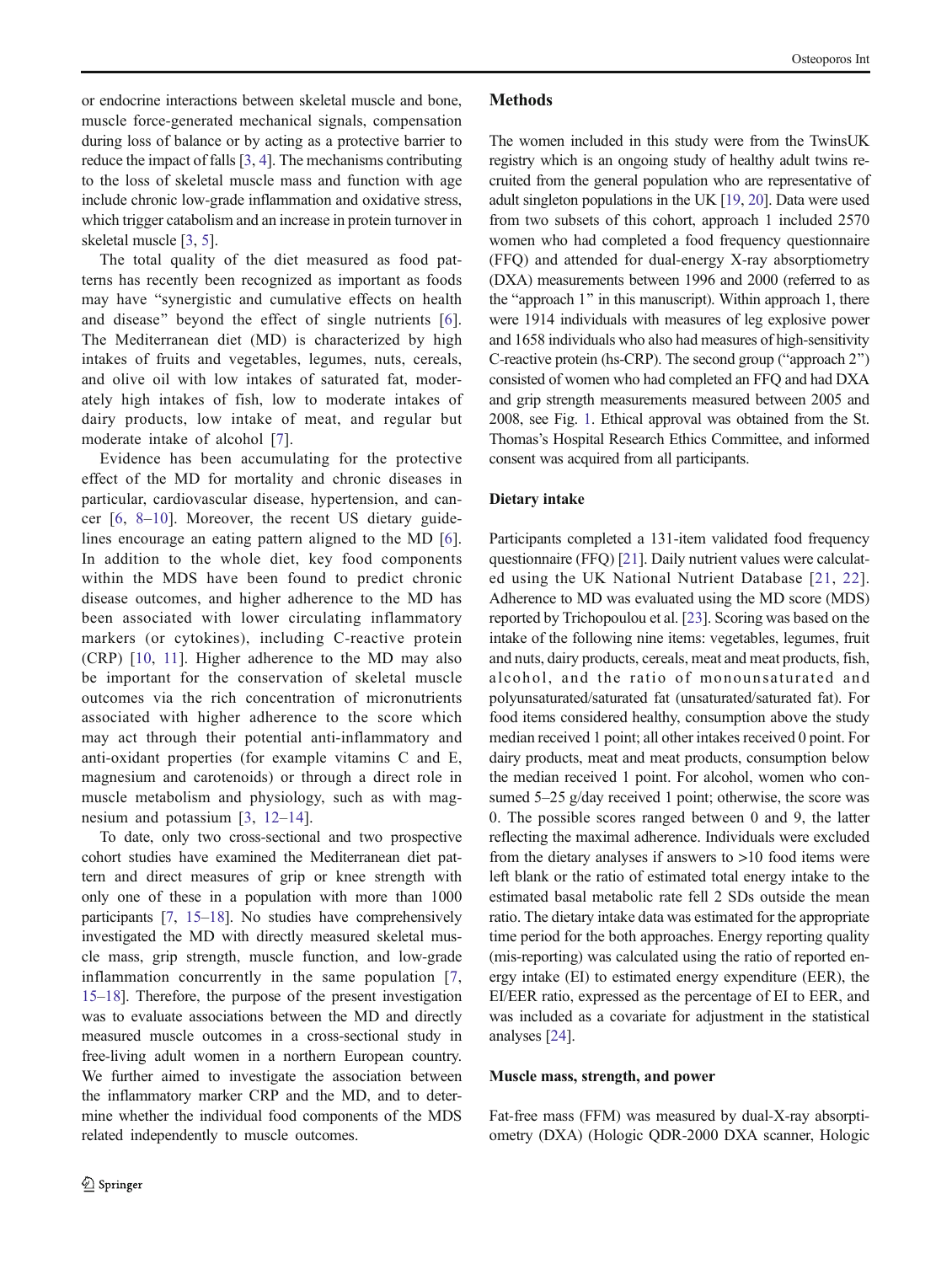<span id="page-2-0"></span>Fig. 1 Flowchart of study participants from the TwinUK study. <sup>1</sup>An eligible FFQ was classified if <10 food items were left blank and the ratio of estimated total energy intake to basal metabolic rate was inside 2 SD of the mean. FFO Food Frequency Questionnaire, hs-CRP high-sensitivity C-reactive protein, LEP leg explosive power



Inc., Waltham, MA, USA). Percentage fat-free mass (FFM%) was calculated as (FFM (kg) / weight (kg)  $\times$  100) and fat-free mass index (FFMI) in kg/m<sup>2</sup> as (FFM (kg)/(height  $(m)^2$ ) [\[25\]](#page-8-0). Both indices were included in this paper as they scale the proportion of fat-free mass in relation to variation in body size in different ways. Isometric grip strength was assessed using a Jamar hand grip dynamometer (Sammons, Preston, UK) on the dominant arm with reproducibility assessed by repeated measurement on 24 individuals (CV of 11.4 %) [[26\]](#page-8-0). Arm muscle quality was calculated as the ratio of grip strength to mean arm lean mass. Leg explosive power (LEP) was used to measure physical fitness using the Nottingham power rig which measures the force and velocity of muscle contraction principally from the quadriceps [[27\]](#page-8-0). Measurements were normalized for body weight ((LEP (w) / weight  $(kg)$  × mean weight  $(kg)$ ). LEP has been validated and is highly reliable (reliability coefficient 0.97, coefficient of variation 9.4 %, over 1-week period in adults) [[27\]](#page-8-0).

#### C-reactive protein

Circulating high-sensitivity C-reactive protein (hs-CRP) was measured by a highly sensitive automated microparticle capture enzyme immunoassay, standardized on the World Health Organization International Reference Standard for CRP immunoassay as previously described [\[28\]](#page-8-0).

#### Covariates

Weight and height were measured with height measured to the nearest 0.5 cm and weight to the nearest 0.1 kg. BMI was calculated as weight in kilograms (kg) divided by height in meters squared  $(m^2)$ . Information on lifestyle, medication use, menopausal status, and demographic variables were obtained using a standardized nurse-administered questionnaire. Physical activity was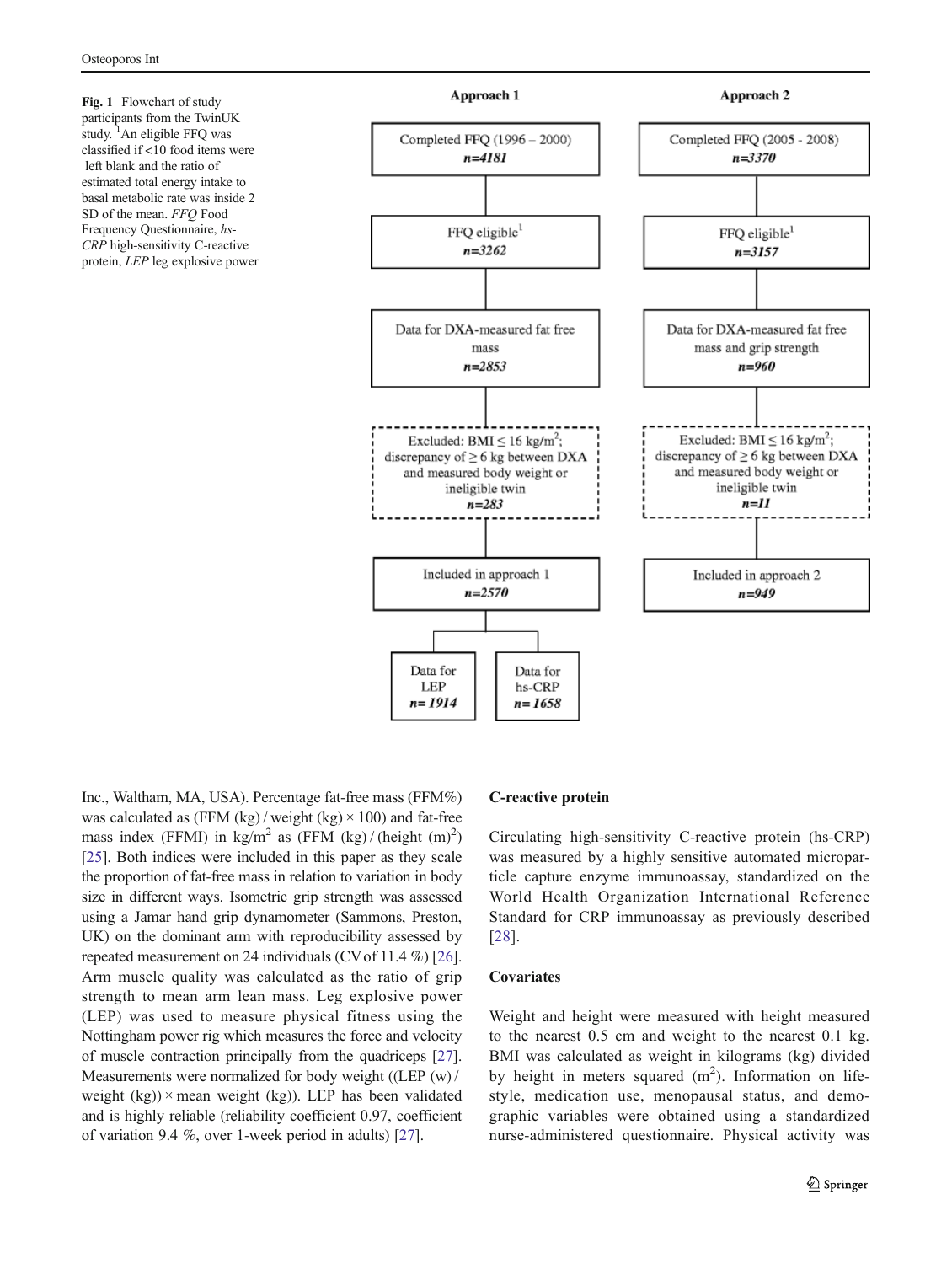<span id="page-3-0"></span>classified as heavy, moderate, or inactive during work, home, and leisure time using a questionnaire that has been strongly correlated with a more in depth assessment of physical activity in this cohort [[29\]](#page-8-0).

#### Statistical analyses

Quartiles of the MDS score were calculated and multivariate regression analysis used to calculate statistical trends and the unadjusted and adjusted values for FFM%, FFMI, grip strength, arm muscle quality, LEP, and hs-CRP. In order to check the consistency in data between both approaches, we ran the models for fat-free mass in both the first and second approach. Analyses were conducted for all participants and then stratified by age ( $\leq 50$  and  $\geq 50$  years). All models were adjusted for age (years), physical activity (active, moderately active, inactive), smoking status (never, former, current), energy intake (kcal/day), potential mis-reporting of energy intake (EI/EER), and protein intake (g/day) using regression analysis. Protein was included in the models since this has an established role in muscle metabolism, and total energy was included to account for overall differences in energy intake between people of different sizes, an established epidemiological technique [\[3,](#page-8-0) [30\]](#page-8-0). FFMI was additionally adjusted for fat mass (kg), and arm muscle quality and LEP were also adjusted for menopausal status (premenopausal/ postmenopausal), use of HRT (yes/no), and height (m). Hs-CRP was also adjusted for BMI, use of anti-inflammatory medications (yes/no) and HRT (yes/no). Values for hs-CRP were skewed, and therefore, natural log-transformed values were used for the analyses. Values in the text are means  $\pm$  SE and for hs-CRP geometric mean (95 % CI). The percentage difference between Q1 and Q4 was calculated for FFM% and LEP as  $(O4-O1/O1) \times 100$ . For the analysis shown in Fig. 2, the percentage difference in FFM%, FFMI, and LEP between extreme quartiles of the MDS was calculated as (Q4-Q1 /  $Q1$  × 100. A P value <0.05 was considered statistically significant. We tested whether age moderated the association between MDS and muscle outcomes by including an interaction term (age  $\times$  MDS) in the models. The correlations between the individual components of the MDS were calculated.

In a further analysis to explore these associations independently of genetics, we identified twin pairs discordant for MDS, defined as a within-pair difference in MDS of at least 4 points. We tested the intra-pair differences in muscle outcomes and MDS adjusted for smoking, physical activity, and BMI in regression models.

All analyses were performed with Stata statistical software version 11.0 (Stata Corp, College Station, TX) using the participants as individuals and included the robust cluster regression option in STATA to account for clustering within twin pairs.

#### **Results**

The characteristics of the participants in the two subsets are presented in Table [1](#page-4-0). The women in the approach 2 were older than those in approach 1, which was expected given the timing of the measurements. The women in approach 2 also had a higher BMI, reported less physical activity, and were less likely to smoke. There were no apparent differences in dietary intake between the approaches.

In multivariable analyses, women in the highest quartile of the MDS had significantly higher fat-free mass and LEP, compared to those in the lowest quartile (Table [2](#page-5-0)). Specifically,



 $\Box$  Fat free mass (%)  $\Box$  Fat free mass index (kg/m<sup>2</sup>)  $\Box$  Leg explosive power (w/kg)

Fig. 2 Percentage difference in fat-free mass and leg explosive power between extreme quartiles of the Mediterranean diet score and the individual components. Values are the differences in adjusted means for fat-free mass and leg explosive power in approach 1 between participants in Q4 vs. Q1, expressed as a percentage,  $n = 2570$  (fat-

free mass) and  $n = 1914$  (leg explosive power). Means were adjusted for age, physical activity, smoking status, energy intake and misreporting and protein; leg explosive power was additionally adjusted for menopausal status, use of HRT, and height.  $*P$  trend < 0.05. MDS Mediterranean diet score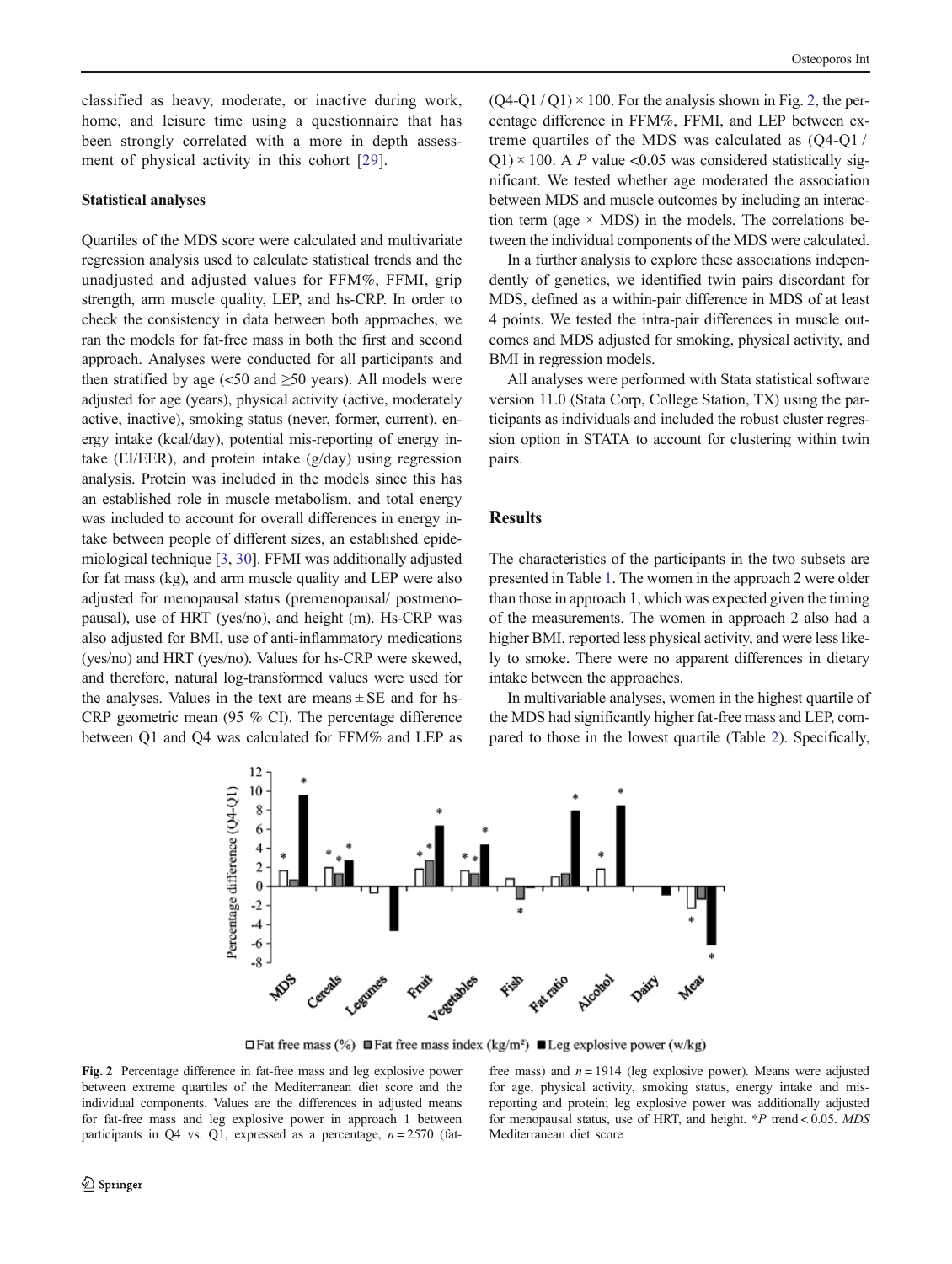<span id="page-4-0"></span>Table 1 Characteristics and dietary intakes of females aged 18–79 years

| Characteristics                                       | Approach 1 $(n = 2570)$ | Approach 2 $(n = 949)$ |  |  |
|-------------------------------------------------------|-------------------------|------------------------|--|--|
| Age (years)                                           | $48.3 \pm 12.7$         | $59.1 \pm 9.3$         |  |  |
| BMI (kg/m <sup>2</sup> )                              | $24.9 \pm 4.1$          | $26.5 \pm 4.7$         |  |  |
| Fat mass (kg)                                         | $22.7 \pm 7.9$          |                        |  |  |
| Fat-free mass (%)                                     | $61.1 \pm 6.5$          |                        |  |  |
| Fat-free mass index $(kg/m2)$                         | $15.0 \pm 1.7$          |                        |  |  |
| Hand grip strength (kg)                               |                         | $28.8 \pm 5.9$         |  |  |
| Arm muscle quality (kg/kg)                            |                         | $13.4 \pm 2.8$         |  |  |
| Leg explosive power <sup>a</sup> (watts/kg)           | $90.9 \pm 36.5$         |                        |  |  |
| hs- $CRPb$ (mg/L)                                     | $2.49 \pm 2.5$          |                        |  |  |
| Mediterranean diet score (points)                     | $4.3 \pm 1.8$           | $4.3 \pm 1.8$          |  |  |
| Cereals (g/day)                                       | $207 \pm 103$           |                        |  |  |
| Legumes $(g/day)$                                     | $23.3 \pm 26.3$         |                        |  |  |
| Fruit and nuts (g/day)                                | $232 \pm 195$           |                        |  |  |
| Vegetables (g/day)                                    | $279 \pm 157$           |                        |  |  |
| Fish $(g/day)$                                        | $35.9 \pm 27.5$         |                        |  |  |
| Fat ratio (unsaturated/saturated fat)                 | $1.5 \pm 0.4$           |                        |  |  |
| Alcohol (g/day)                                       | $10.0 \pm 13.5$         |                        |  |  |
| Dairy products (g/day)                                | $421 \pm 197$           |                        |  |  |
| Meat and meat products (g/day)                        | 86.848.6                |                        |  |  |
| Energy intake (kcal/day)                              | $1979 \pm 524$          | $1911 \pm 635$         |  |  |
| Protein $(g)$                                         | $81.3 \pm 21.6$         | $83.3 \pm 27.2$        |  |  |
| Mis-reporting (EI/EER, %)                             | $87.4 \pm 24.6$         | $89.2 \pm 33.7$        |  |  |
| Physical activity                                     |                         |                        |  |  |
| Active $(\% )$                                        | 24.2 % (622)            | 26.0 % (247)           |  |  |
| Moderately active $(\%)$                              | 53.9 % (1385)           | 34.5 % (327)           |  |  |
| Inactive $(\% )$                                      | $21.9\%$ (563)          | 39.5 % (375)           |  |  |
| Smoking status (current, %)                           | 18.2 % (468)            | $9.7 \% (92)$          |  |  |
| Anti-inflammatory medication <sup>b</sup> (yes, %)    | 6.2 $% (102)$           |                        |  |  |
| Menopausal status <sup>a</sup> (postmenopausal, %)    | 42.1 $\%$ (806)         | 89.8 % (852)           |  |  |
| Hormone replacement therapy <sup>a</sup> (yes, $\%$ ) | 14.9 % (285)            | 9.5 % (90)             |  |  |
|                                                       |                         |                        |  |  |

Values are mean (SD) or  $\%$  (n=), n = 2570. Fat ratio—unsaturated/saturated fat (total polyunsaturated + total monounsaturated fat/saturated fat). EI/EER ratio of reported energy intake to estimated energy requirements. Arm muscle quality—ratio of grip strength to arm muscle mass (kg/kg)

<sup>a</sup> Values for a subset of 1914 participants in the fat-free mass group

<sup>b</sup> Values for a subset of 1658 participants in the fat-free mass group

FFM% was 1.0 % higher  $(\pm 0.3, P \text{ trend} < 0.001)$  (equivalent to 1.7 % higher) and LEP was 8.3 w/kg higher  $(\pm 2.2, P \text{ trend})$  $\leq 0.001$ ) (equivalent to 9.6 % higher) when comparing extreme quartiles of MDS. We also found these associations in approach 2 finding a difference of  $1.4 \pm 0.5$  % for FFM% ( $P =$ 0.009) and  $0.1 \pm 0.1$  kg/m<sup>2</sup> for FFMI ( $P = 0.72$ ), data not shown. We observed no significant interactions in approach 1 for FFM%, FFMI, or LEP (all  $P < 0.05$ ) with stratification for age, but as it is important to understand the relationship between diet and skeletal muscle outcomes in younger as well as older ages, the stratified analyses were retained. When stratified by age, differences in FFM% and LEP were greater for women aged over 50 years, compared to those aged under 50 years (Table [3](#page-6-0)). For LEP comparing quartile 4 vs.

quartile 1 of the MDS, there was a 13 % difference for women aged over 50 years (9.5 w/kg  $\pm$  3.0, P trend = 0.01) compared to an 8 % difference in the younger age group (7.4 w/kg  $\pm$  3.2, P trend = 0.01), a 5 % difference between the two age groups. There were no significant differences in FFMI, grip strength, arm muscle quality, or levels of hs-CRP when all women were considered together, although FFMI was significantly higher in the highest compared with the lowest MDS in the group aged less than 50 y (0.2 kg/m<sup>2</sup>  $\pm$  0.1, *P* trend = 0.028) (Table [3\)](#page-6-0). In the further analysis to explore the associations independent of genetics in twins, 27 twin pairs were identified as discordant for MDS in approach 1 (data for LEP was available for 17 of these pairs). Mean MDS was  $2.3 \pm 1.3$  in the lower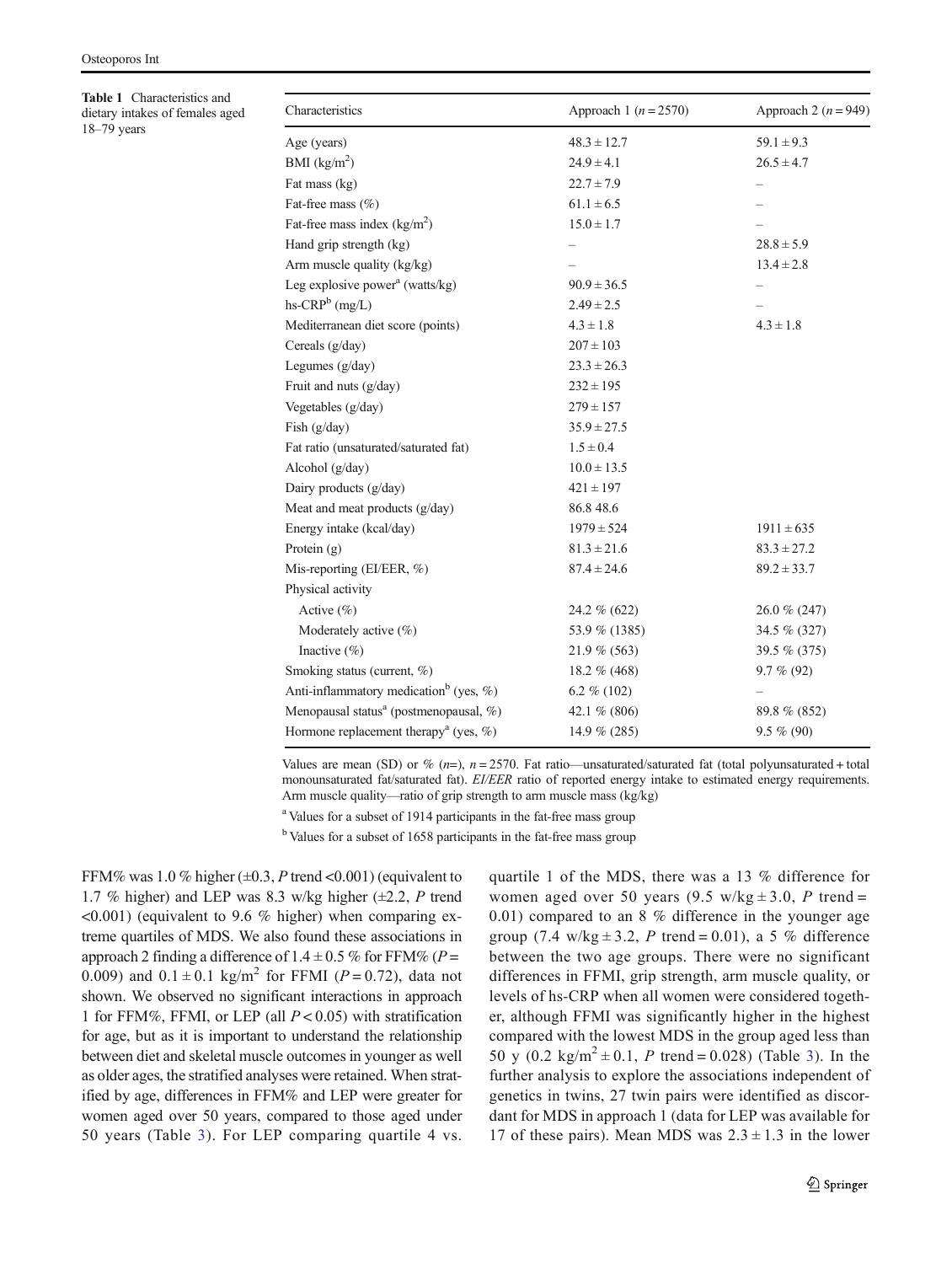<span id="page-5-0"></span>Table 2 Measures of muscle mass, muscle strength, and inflammation by quartile of Mediterranean diet score in 2570 females aged 18–79 years

|                                             | Model          | Q1             | Q <sub>2</sub> | Q <sub>3</sub> | Q4             | $Q4-Q1$        | P trend                  |
|---------------------------------------------|----------------|----------------|----------------|----------------|----------------|----------------|--------------------------|
| Mediterranean diet score (points)           |                | $0 - 3$        | 4              | 5              | $6 - 9$        |                |                          |
| Fat-free mass $(\% )$                       | $n=$           | 897            | 538            | 461            | 674            |                |                          |
|                                             |                | $60.9 \pm 0.3$ | $60.6 \pm 0.3$ | $61.3 \pm 0.3$ | $61.6 \pm 0.3$ | $0.7 \pm 0.4$  | 0.021                    |
|                                             | $\overline{c}$ | $60.7 \pm 0.2$ | $60.6 \pm 0.3$ | $61.6 \pm 0.3$ | $61.6 \pm 0.2$ | $0.9 \pm 0.3$  | < 0.001                  |
|                                             | 3              | $60.7 \pm 0.2$ | $60.6 \pm 0.3$ | $61.6 \pm 0.3$ | $61.7 \pm 0.2$ | $1.0 \pm 0.3$  | < 0.001                  |
| Fat-free mass index $(kg/m2)$               | $n=$           | 897            | 538            | 461            | 674            |                | $\overline{\phantom{0}}$ |
|                                             |                | $14.9 \pm 0.1$ | $15.0 \pm 0.1$ | $15.2 \pm 0.1$ | $15.1 \pm 0.1$ | $0.1 \pm 0.1$  | 0.050                    |
|                                             | $\mathfrak{2}$ | $15.0 \pm 0.1$ | $15.0 \pm 0.1$ | $15.1 \pm 0.1$ | $15.1 \pm 0.1$ | $0.1 \pm 0.1$  | 0.076                    |
|                                             | 3              | $15.0 \pm 0.1$ | $15.0 \pm 0.1$ | $15.1 \pm 0.1$ | $15.1 \pm 0.1$ | $0.1 \pm 0.1$  | 0.086                    |
| Grip strength <sup>a</sup> $(kg)$           | $n=$           | 303            | 214            | 188            | 244            |                |                          |
|                                             |                | $28.6 \pm 0.4$ | $28.2 \pm 0.5$ | $28.8 \pm 0.4$ | $29.4 \pm 0.4$ | $0.8 \pm 0.5$  | 0.470                    |
|                                             | 2              | $28.9 \pm 0.3$ | $28.6 \pm 0.4$ | $28.8 \pm 0.4$ | $28.7 \pm 0.3$ | $-0.1 \pm 0.5$ | 0.855                    |
|                                             | 3              | $28.8 \pm 0.3$ | $28.6 \pm 0.4$ | $28.8 \pm 0.4$ | $28.7 \pm 0.3$ | $-0.1 \pm 0.5$ | 0.855                    |
| Arm muscle quality <sup>a</sup> (kg/kg)     | $n=$           | 303            | 214            | 188            | 244            |                |                          |
|                                             |                | $13.3 \pm 0.2$ | $13.1 \pm 0.2$ | $13.6 \pm 0.2$ | $13.7 \pm 0.2$ | $0.4 \pm 0.2$  | 0.077                    |
|                                             | $\overline{c}$ | $13.4 \pm 0.1$ | $13.2 \pm 0.2$ | $13.5 \pm 0.2$ | $13.5 \pm 0.2$ | $0.1 \pm 0.2$  | 0.472                    |
|                                             | 3              | $13.4 \pm 0.1$ | $13.2 \pm 0.2$ | $13.5 \pm 0.2$ | $13.5 \pm 0.2$ | $0.1 \pm 0.2$  | 0.472                    |
| Leg explosive power <sup>b</sup> (watts/kg) | $n=$           | 662            | 410            | 340            | 502            |                | $\overline{\phantom{0}}$ |
|                                             |                | $87.4 \pm 1.5$ | $90.3 \pm 1.8$ | $92.6 \pm 2.0$ | $94.7 \pm 1.8$ | $7.3 \pm 2.3$  | 0.001                    |
|                                             | 2              | $86.8 \pm 1.4$ | $90.8 \pm 1.8$ | $92.5 \pm 1.9$ | $95.0 \pm 1.7$ | $8.2 \pm 2.2$  | < 0.001                  |
|                                             | 3              | $86.8 \pm 1.4$ | $90.7 \pm 1.8$ | $92.7 \pm 1.9$ | $95.1 \pm 1.7$ | $8.3 \pm 2.2$  | < 0.001                  |
| C-reactive protein <sup>c</sup> (mg/L)      | $n=$           | 497            | 359            | 315            | 487            |                | $\overline{\phantom{0}}$ |
|                                             |                | 1.6(1.5, 1.8)  | 1.6(1.4, 1.8)  | 1.6(1.5, 1.8)  | 1.6(1.4, 1.7)  | -              | 0.644                    |
|                                             | $\overline{c}$ | 1.6(1.5, 1.8)  | 1.6(1.4, 1.7)  | 1.6(1.5, 1.8)  | 1.6(1.5, 1.7)  | -              | 0.879                    |
|                                             | 3              | 1.6(1.5, 1.8)  | 1.6(1.4, 1.7)  | 1.6(1.4, 1.8)  | 1.6(1.5, 1.7)  |                | 0.842                    |

Values are mean  $\pm$  SE,  $n = 2570$ . Model 1 was unadjusted. Model 2 was adjusted for age, physical activity, smoking status, energy intake, and misreporting, and fat-free mass index was additionally adjusted for fat mass. Model 3 was adjusted for the variables in model 2, plus protein intake. P trend values were calculated using ANCOVA

<sup>a</sup> Analysis for approach 2. Values are mean ± SE,  $n = 949$ . Model 1 was unadjusted. Model 2 was adjusted for age, physical activity, smoking status, energy intake, mis-reporting, menopausal status, use of HRT, and height. Model 3 was adjusted for the variables in model 2, plus protein intake

<sup>b</sup> Subset analysis for approach 1. Values are mean  $\pm$  SE,  $n = 1914$ . Model 1 was unadjusted. Model 2 was adjusted for age, physical activity, smoking status, energy intake, mis-reporting, menopausal status, use of HRT, and height. Model 3 was adjusted for the variables in model 2, plus protein intake <sup>c</sup> Subset analysis for approach 1. Values are geometric mean (95 % CI),  $n = 1658$ . Model 1 was unadjusted. Model 2 was adjusted for age, BMI, physical activity, smoking status, energy intake, mis-reporting, and use of anti-inflammatory medication and HRT. Model 3 was adjusted for the variables in model 2, plus protein intake

intake twins and  $6.8 \pm 1.0$  in the higher intake twins. The adjusted regression coefficients of the intra-pair difference in muscle outcomes and MDS were as follows: FFM% 1.4  $\pm$  1.1,  $P = 0.20$ ; FFMI  $-0.3 \pm 0.3$ ,  $P = 0.33$ ; and LEP 4.4  $\pm$  $11.6, P = 0.71.$ 

To elucidate the specific constituents of the Mediterranean diet that might be responsible for these associations, intakes of the individual food components of the MDS were examined in relation to FFM%, FFMI, and LEP (Fig. [2\)](#page-3-0). In the correlation analysis between the Mediterranean diet and food groups the correlations were weak with the highest correlation being 0.4 between the ratio of unsaturated to saturated fat and vegetable intake and with the correlation between vegetable and fruit intake being of a similar scale. Of the nine food categories used to determine the MDS, cereals, and fruits and vegetables showed positive, significant adjusted trends with FFM%, FFMI, and LEP. In addition, intakes of alcohol were positively associated with FFM% and LEP, meat was negatively related, and the ratio of fats was significantly, and positively, related to LEP only. For arm muscle quality and hs-CRP, fruit intake

was significantly associated with both outcomes (arm muscle quality Q4-Q1 3.7 %, P trend =  $0.043$ ; hs-CRP Q4-Q1 12.6 %, P trend 0.038, data not shown) and alcohol intake with arm muscle quality only (Q4-Q1 3.0 %, P trend = 0.012). No significant associations were observed between intakes of legumes, fish, or dairy products for any of the outcome measures. However, the overall association with the MDS was stronger than for any of the individual components, Fig. [2](#page-3-0).

#### **Discussion**

In this large-scale cross-sectional study of 18–79-year-old women, we found significant positive associations between diet quality measured by the Mediterranean diet and indices of fat-free mass and LEP. The differences found between higher and lower adherence to the MDS were 1.7 % for FFM% and 9.6 % for LEP. These associations remained after adjustment for age, physical activity, smoking status, energy and protein intake and mis-reporting and for LEP, use of HRT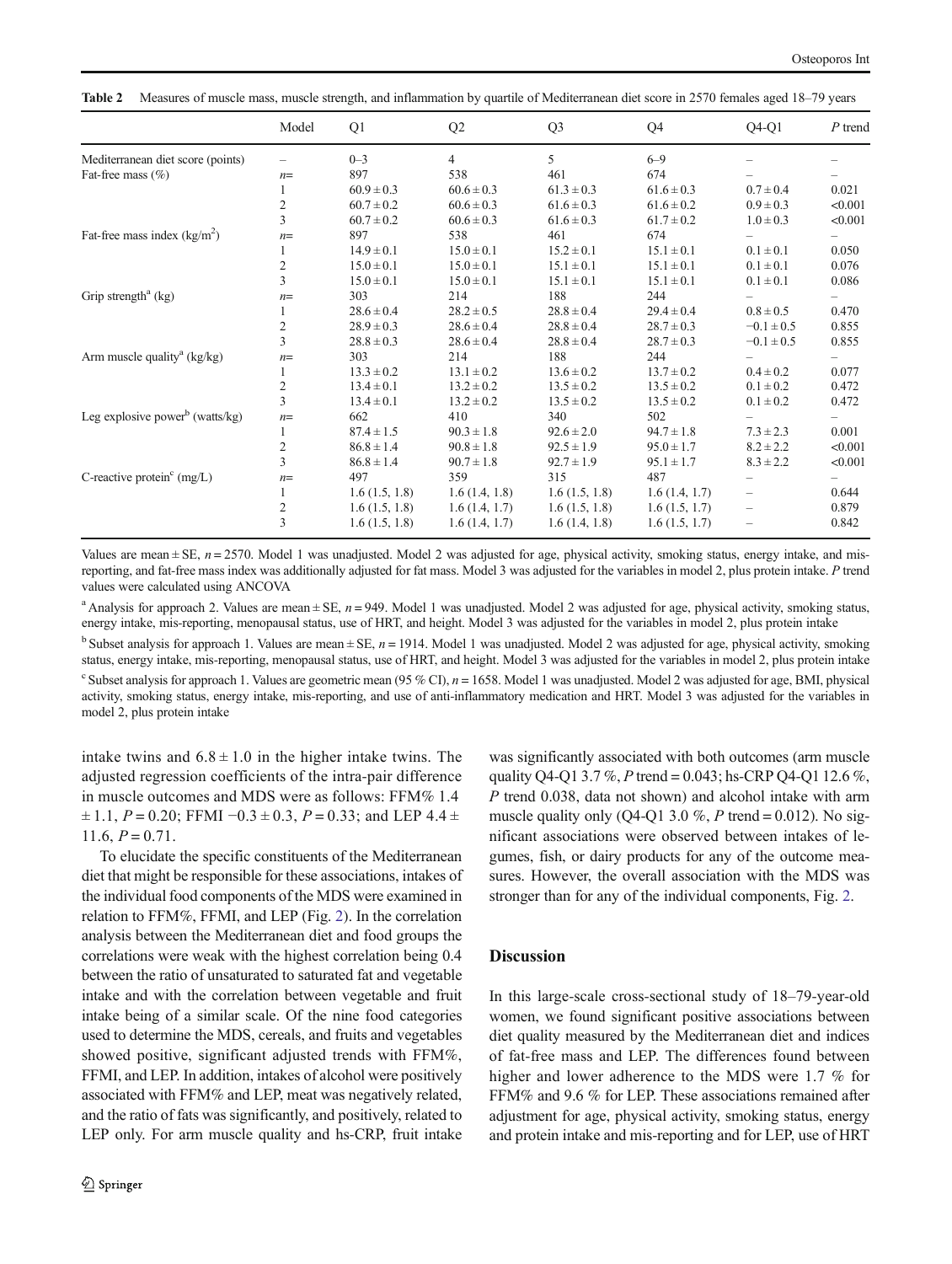<span id="page-6-0"></span>

|  |  | Table 3 Measures of muscle mass, muscle strength, and inflammation by quartile of Mediterranean diet score in 2570 females stratified by age |  |
|--|--|----------------------------------------------------------------------------------------------------------------------------------------------|--|
|--|--|----------------------------------------------------------------------------------------------------------------------------------------------|--|

| Age (years)              | Number | Q <sub>1</sub> | Q2             | Q <sub>3</sub>  | Q4              | $Q4-Q1$                  | P trend |
|--------------------------|--------|----------------|----------------|-----------------|-----------------|--------------------------|---------|
| $\overline{\phantom{m}}$ |        | $0 - 3$        | 4              | 5               | $6 - 9$         |                          |         |
| < 50                     | 1264   | $63.0 \pm 0.3$ | $62.7 \pm 0.3$ | $63.8 \pm 0.4$  | $63.9 \pm 0.3$  | $0.9 \pm 0.4$            | 0.012   |
| $\geq 50$                | 1306   | $58.5 \pm 0.3$ | $58.5 \pm 0.4$ | $59.4 \pm 0.4$  | $59.5 \pm 0.3$  | $1.0 \pm 0.4$            | 0.008   |
| < 50                     | 1264   | $15.0 \pm 0.1$ | $15.0 \pm 0.1$ | $15.2 \pm 0.1$  | $15.2 \pm 0.1$  | $0.2 \pm 0.1$            | 0.028   |
| $\geq 50$                | 1306   | $14.9 \pm 0.1$ | $15.0 \pm 0.1$ | $15.1 \pm 0.1$  | $15.0 \pm 0.1$  | $0.1 \pm 0.1$            | 0.539   |
| $<$ 50                   | 132    | $32.5 \pm 0.7$ | $34.1 \pm 0.9$ | $31.9 \pm 1.5$  | $32.9 \pm 0.8$  | $0.3 \pm 1.0$            | 0.912   |
| $\geq 50$                | 817    | $28.3 \pm 0.3$ | $27.7 \pm 0.4$ | $28.2 \pm 0.4$  | $28.1 \pm 0.4$  | $-0.1 \pm 0.5$           | 0.975   |
| $<$ 50                   | 132    | $14.9 \pm 0.3$ | $14.5 \pm 0.4$ | $14.5 \pm 0.7$  | $14.5 \pm 0.4$  | $0.4 \pm 0.5$            | 0.484   |
| $\geq 50$                | 817    | $13.2 \pm 0.2$ | $13.0 \pm 0.2$ | $13.3 \pm 0.2$  | $13.4 \pm 0.2$  | $0.1 \pm 0.2$            | 0.324   |
| < 50                     | 1074   | $97.1 \pm 2.0$ | $96.3 \pm 2.4$ | $102.4 \pm 2.6$ | $104.5 \pm 2.5$ | $7.4 \pm 3.2$            | 0.010   |
| $\geq 50$                | 840    | $73.9 \pm 1.9$ | $83.1 \pm 2.7$ | $79.5 \pm 2.7$  | $83.3 \pm 2.3$  | $9.5 \pm 3.0$            | 0.005   |
| < 50                     | 734    | 1.5(1.3, 1.7)  | 1.2(1.1, 1.4)  | 1.4(1.1, 1.6)   | 1.3(1.2, 1.5)   | $\overline{\phantom{m}}$ | 0.512   |
| $\geq 50$                | 924    | 1.8(1.6, 2.0)  | 1.9(1.7, 2.2)  | 1.9(1.6, 2.1)   | 1.8(1.6, 2.0)   | $\overline{\phantom{m}}$ | 0.723   |
|                          |        |                |                |                 |                 |                          |         |

Values are mean  $\pm$  SE,  $n = 1295 < 50$  years and  $n = 1306 \ge 50$  years. Values were adjusted for age, physical activity, smoking status, energy intake, misreporting, protein intake, and fat-free mass index was additionally adjusted for fat mass. P trend values were calculated using ANCOVA

<sup>a</sup> Analysis for the approach 2 group. Values are mean  $\pm$  SE,  $n = 132 < 50$  years and  $n = 817 \ge 50$  years. Values were adjusted for age, physical activity, smoking status, energy intake, mis-reporting, protein intake, menopausal status, use of HRT, and height

<sup>b</sup> Subset analysis for the approach 1. Values are mean  $\pm$  SE,  $n = 1074 < 50$  years and  $n = 840 \ge 50$  years. Values were adjusted for age, physical activity, smoking status, energy intake, protein intake, mis-reporting, menopausal status, use of HRT, and height

<sup>c</sup> Subset analysis for approach 1. Values are mean  $\pm$  SE, n = 734 < 50 years and n = 924  $\geq$  50 years. Values were adjusted for age, BMI, physical activity, smoking status, energy intake, mis-reporting, protein intake, use of anti-inflammatory medication and HRT

and body weight, indicating that the findings were independent of these covariates. Within our discordance analysis, to ascertain potential gene influences, we found no associations between those with differences in the MDS and skeletal muscle outcomes which may indicate that genetics could underly the relationships found here. Nevertheless, the number of twin pairs with discordance for intake was small and our analyses may have been underpowered to detect an effect. However, our findings may have clinical relevance. When comparing the scale of our findings with the known loss of LEP with age (of 3.5 % per year in a study of older women), the relationship with the MDS of 9.6 % was 3.5 times that of the loss per year [\[31\]](#page-8-0). For FFM%, using a conservative estimate from a longitudinal study of loss of 0.7 % FFM per year, our finding of 1.7 % between extreme quartiles of the MDS is 2.4 times that of the measured loss of FFM per year [[3](#page-8-0), [32](#page-8-0), [33](#page-8-0)]. To our knowledge, this is the first representative population study to investigate associations between the MDS in a northern European population and risk factors for sarcopenia and frailty, as previous studies have all focused on older adults, although it is known that age-related declines in muscle mass occur as a continuum in younger as well as older adults [[7,](#page-8-0) [15](#page-8-0)–[17](#page-8-0), [34](#page-9-0), [35](#page-9-0)]. Furthermore, when stratified by age the associations with the MD in population for LEP were greater for women aged over 50 years, compared to those aged under 50 years, with the between quartile differences being 5 % greater in older than in younger women. Differences in FFM% were also greater but for FFMI the difference across quantiles was significant only in women aged less than 50 years. Interestingly, we observed no associations between the MDS and arm muscle quality or C-reactive protein in our study.

The lack of association between the MDS and grip strength in our study is similar to four previous studies that directly measured muscle strength and the MD, all in older populations, finding no association or a significant positive association only in unadjusted analyses [[7,](#page-8-0) [15](#page-8-0)–[18](#page-8-0)]. The only other study that related skeletal muscle mass (as appendicular skeletal muscle mass/height<sup>2</sup>) to the MDS (defined a posteriori) found no association between skeletal muscle mass or of sarcopenia in Iranian men and women [\[34](#page-9-0)]. Also, a recent study in older Chinese men and women found no association between prevalent or incident sarcopenia and the MDS during 4 years of follow-up [\[36](#page-9-0)]. Although our findings are in line with previous studies, our lack of association between the MDS and grip strength may be because age is such a strong determinant in cross-sectional studies, and the mean hand grip strength in our study was higher than that found in a previous study of older women in the UK [[37](#page-9-0)]. However, our analyses to determine consistency between the approaches in this study for skeletal muscle outcomes demonstrated the same associations between indices of FFM and the MDS in women over time.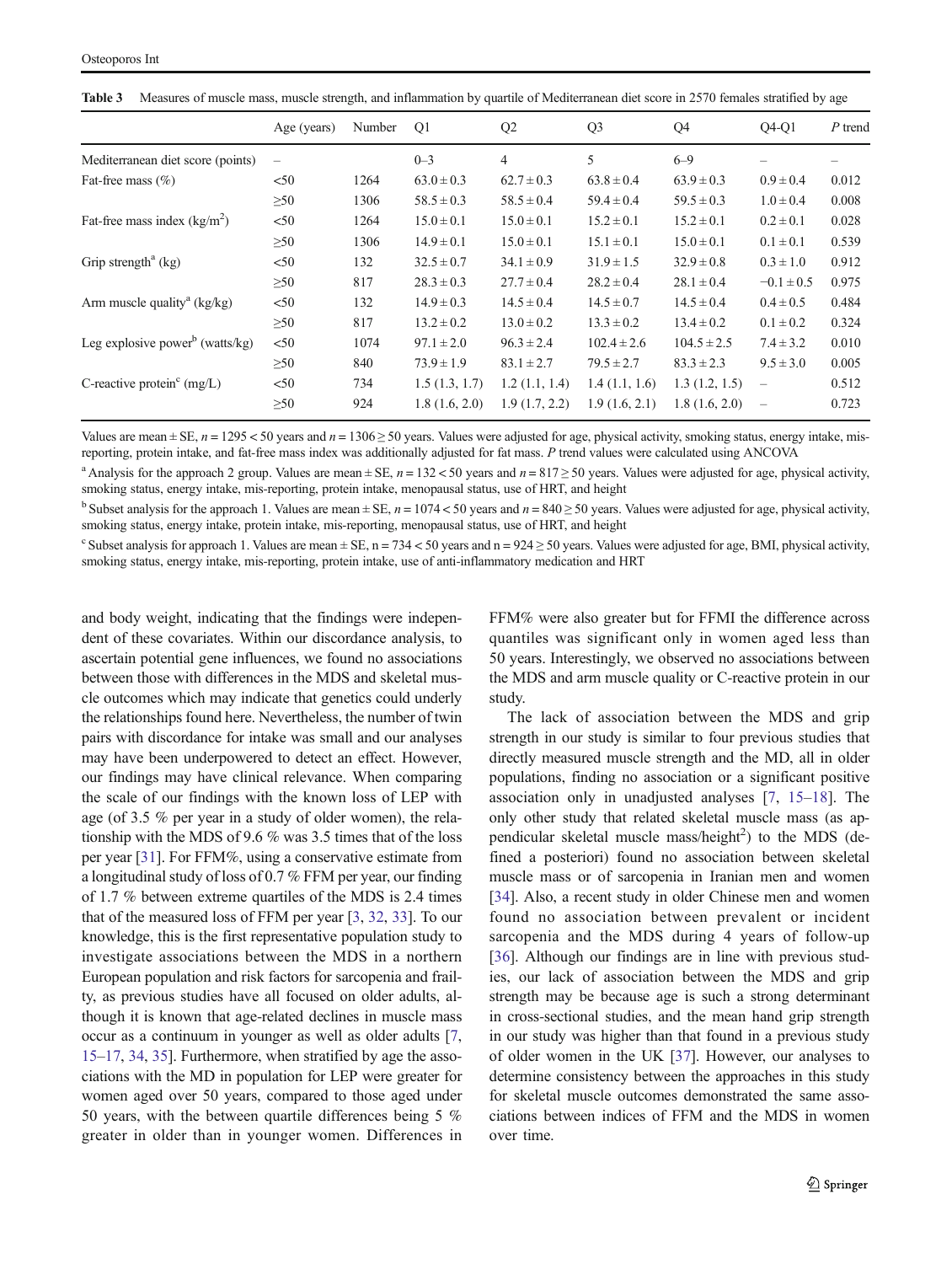Our further investigation of the food categories that contributed to the MDS and the muscle outcomes of FFM%, FFMI, and LEP found that cereals, fruits, and vegetables were positively and significantly related. Alcohol intake was also positively related to FFM% and LEP. However, the ratio of unsaturated to saturated fats (the total of monounsaturated and polyunsaturated fat to saturated fat) related to LEP only, although we previously found a relationship between FFMI and the P/S (total polyunsaturated fat to saturated fat) ratio in this population [[38](#page-9-0)]. Surprisingly, we also found a significant inverse association between meat consumption and FFM% and LEP that was independent of protein intake. The explanation for this is unknown although we previously reported an inverse relationship between a greater dietary acid-base load and indices of skeletal muscle mass [[39,](#page-9-0) [40\]](#page-9-0). Meat is a major contributor to the dietary acid-base load, with fruits and vegetables acting to alkalinize dietary intake [\[39,](#page-9-0) [40](#page-9-0)]. We found no independent association with arm muscle quality and total fish intake in comparison with the one other study that found a positive association with grip strength and fatty fish consumption in older women living in the UK [\[37\]](#page-9-0). However, importantly, the association with the MDS which characterizes a combined approach to healthy eating was greater than any of its individual components.

We anticipated, on the basis of previous research, that the MDS may influence inflammation and therefore be a mechanism that might potentially explain the link between muscle outcomes and the MDS; however, we did not find a relationship in this study [[14](#page-8-0)]. This may be for a number of reasons including the fact that the mean concentrations of circulating CRP were low in our cohort, due to the age range, or that more than one measure of an inflammatory cytokine would better capture inflammatory status. It may also be that the distribution of potentially anti-oxidant or anti-inflammatory nutrients and foods associated with the MD, within a northern European country, may not be as great as in studies of the MD performed within Mediterranean countries [[41](#page-9-0), [42](#page-9-0)]. Alternatively, the benefits of the MDS in a European population on skeletal muscle outcomes may be due to other mechanisms such as effects on the gut microbiota, which has been linked to the MD in human studies, and to markers of muscle atrophy in animal studies [\[43](#page-9-0)]. Further work is warranted using alternative markers of inflammation.

The strengths of this study include the large sample size and the wide age range of participants, as most previous studies on sarcopenia, or the muscle outcomes associated with sarcopenia, focused only on older individuals. Moreover, this was the first study that compared the MDS with directly measured indices of skeletal muscle mass, strength, and function in a large cohort. The FFQ used in the current study was previously validated for protein, vitamin C, potassium, sodium, and n-3 PUFAs and has been shown to rank episodically consumed foods, such as fish, equally well when compared with other dietary methods [\[30](#page-8-0), [44](#page-9-0), [45](#page-9-0)]. The observed findings relate to women and further work is needed to investigate if these findings are replicated in a male population of the same country or in populations from different ethnic backgrounds.

Our study also has limitations, which warrant discussion. The cross-sectional nature of the study limits causal inference between the MDS and muscle outcomes. Although low-grade inflammation was measured using circulating CRP, the lower concentrations found in this population may have been insufficient to relate to an effect of overall diet. Higher adherence to the MDS may also be an indicator of a healthy lifestyle, and even though our analyses were adjusted for all the known lifestyle factors that impact on muscle outcomes, residual confounding cannot be ruled out.

In conclusion, we found that diet quality assessed by the predefined MDS is positively associated with indices of skeletal muscle mass and function in women of different ages. Moreover, our findings may have clinical relevance as the scale of associations found were 2.4 and 3.5 times the measured loss of FFM and LEP per year, respectively, even after accounting for covariates. These novel findings suggest that for adult women a healthier dietary pattern of the MDS specifically of higher intakes in fruit and vegetables, cereal foods, the unsaturated to saturated fat ratio and alcohol along with lower intakes of meats, may be important in reducing the loss of skeletal muscle mass strength and function with age. These findings provide important information in developing and planning potential dietary intervention trials for the prevention of sarcopenia. From a public health perspective, our findings support the current healthy eating guidelines to consume a diet high in plant and whole grain cereal foods that is lower in saturated fat intakes and suggest that a healthy eating pattern characterized by the MDS could be beneficial for skeletal muscle outcomes.

Acknowledgments The present study was supported by a UEA FMH studentship and the Wellcome Trust; European Community's Seventh Framework Programme (FP7/2007-2013). The study also received support from the National Institute for Health Research (NIHR)-funded BioResource, Clinical Research Facility and Biomedical Research Centre based at Guy's and St Thomas' NHS Foundation Trust in partnership with King's College London.

Author contributions AW, AC and AJ designed research; AJ, EK and AW analyzed data; AW, EK and AJ drafted the manuscript; AM data collection; AM, AC, CS, JS revised manuscript content; AW had responsibility for final content. All authors read and approved the final manuscript.

Compliance with ethical standards Ethical approval was obtained from the St. Thomas's Hospital Research Ethics Committee, and informed consent was acquired from all participants.

Conflicts of interest None.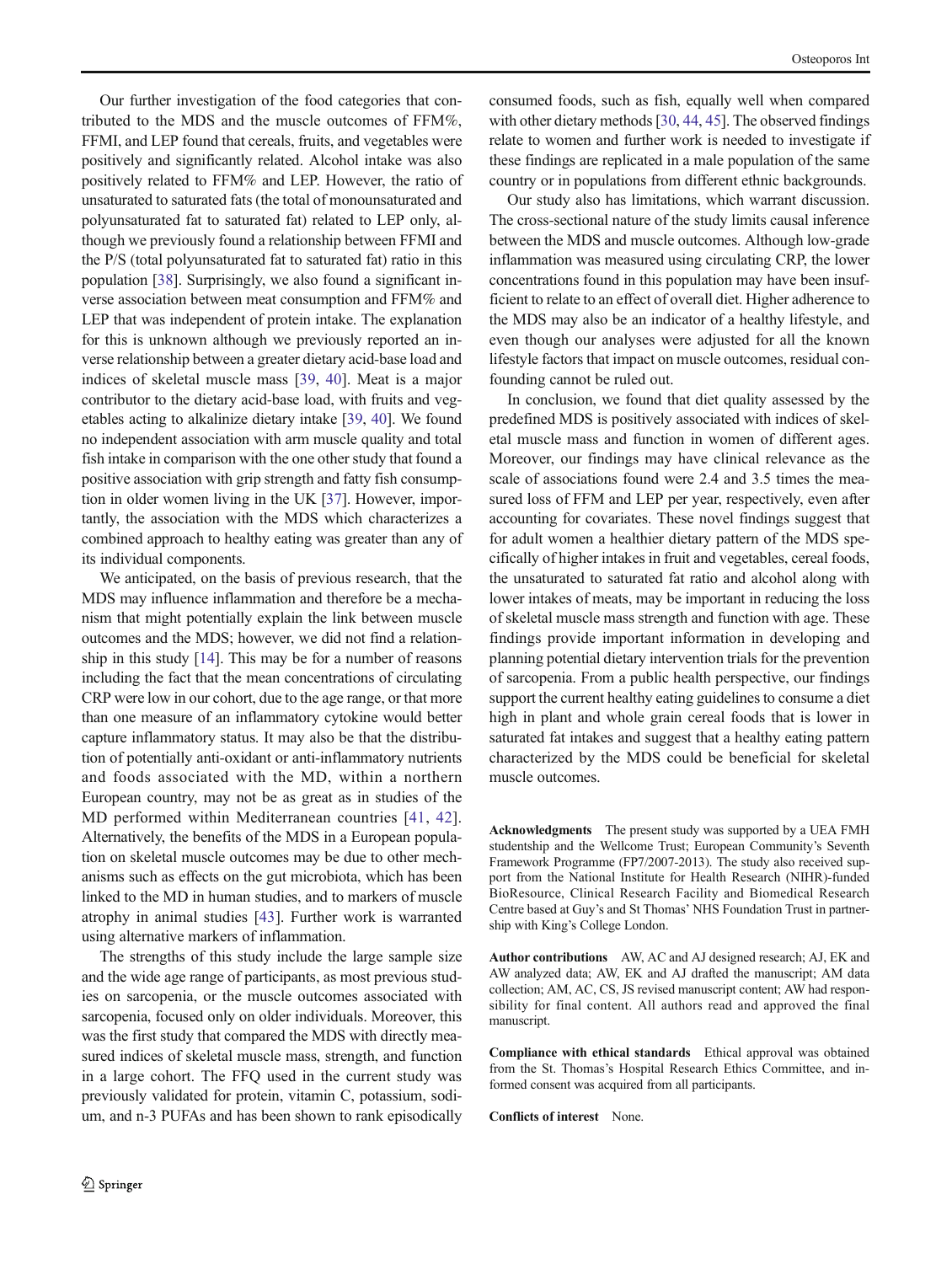<span id="page-8-0"></span>Open Access This article is distributed under the terms of the Creative Commons Attribution 4.0 International License (http:// creativecommons.org/licenses/by/4.0/), which permits use, duplication, adaptation, distribution and reproduction in any medium or format, as long as appropriate credit is given to the original author(s) and the source, a link is provided to the Creative Commons license and any changes made are indicated.

# References

- 1. Cruz-Jentoft AJ, Baeyens JP, Bauer JM, Boirie Y, Cederholm T, Landi F et al (2010) Sarcopenia: European consensus on definition and diagnosis: report of the European Working Group on Sarcopenia in Older People. Age Ageing 39(4):412–23
- 2. Patel HP, Syddall HE, Jameson K, Robinson S, Denison H, Roberts HC et al (2013) Prevalence of sarcopenia in community-dwelling older people in the UK using the European Working Group on Sarcopenia in Older People (EWGSOP) definition: findings from the Hertfordshire Cohort Study (HCS). Age Ageing 42(3):378–84
- 3. Welch AA (2014) Nutritional influences on age-related skeletal muscle loss. Proc Nut Soc 73(1):16–33
- 4. DiGirolamo DJ, Kiel DP, Esser KA (2013) Bone and skeletal muscle: neighbors with close ties. J Bone Miner Res 28(7):1509–18
- 5. Roubenoff R, Hughes VA (2000) Sarcopenia. J Gerontol Ser A Biol Med Sci 55(12):M716–M724
- 6. USDA, Dietary Guidelines for Americans 2015–2020, t.O.o.D.P.a.H. Promotion, Editor. 2016, the Office of Disease Prevention and Health Promotion: US
- 7. Milaneschi Y, Bandinelli S, Corsi AM, Lauretani F, Paolisso G, Dominguez LJ et al (2011) Mediterranean diet and mobility decline in older persons. Exp Gerontol 46(4):303–8
- 8. Liese AD, Krebs-Smith SM, Subar AF, George SM, Harmon BE, Neuhouser ML et al (2015) The Dietary Patterns Methods Project: synthesis of findings across cohorts and relevance to dietary guidance. J Nutr 145(3):393–402
- 9. Gotsis E, Anagnostis P, Mariolis A, Vlachou A, Katsiki N, Karagiannis A (2015) Health benefits of the Mediterranean Diet: an update of research over the last 5 years. Angiology 66(4):304–18
- 10. Ostan R, Lanzarini C, Pini E, Scurti M, Vianello D, Bertarelli C et al (2015) Inflammaging and cancer: a challenge for the Mediterranean diet. Nutrients 7(4):2589–621
- 11. Schwingshackl L, Hoffmann G (2014) Mediterranean dietary pattern, inflammation and endothelial function: a systematic review and meta-analysis of intervention trials. Nutr Metab Cardiovasc Dis 24(9):929–39
- 12. Mangge H, Becker K, Fuchs D, Gostner JM (2014) Antioxidants, inflammation and cardiovascular disease. World J Cardiol 6(6): 462–77
- 13. Denison HJ, Cooper C, Sayer AA, Robinson SM (2015) Prevention and optimal management of sarcopenia: a review of combined exercise and nutrition interventions to improve muscle outcomes in older people. Clin Interv Aging 10:859–69
- 14. Welch, A.A., E. Kelaiditi, A. Jennings, C.J. Steves, T.D. Spector, and A. MacGregor (2015) Dietary magnesium is positively associated with skeletal muscle power and indices of muscle mass and may attenuate the association between circulating C-reactive protein and muscle mass in women. J Bone Miner Res
- 15. Bollwein J, Diekmann R, Kaiser MJ, Bauer JM, Uter W, Sieber CC et al (2013) Dietary quality is related to frailty in communitydwelling older adults. J Gerontol A Biol Sci Med Sci 68(4):483–9
- 16. Talegawkar SA, Bandinelli S, Bandeen-Roche K, Chen P, Milaneschi Y, Tanaka T et al (2012) A higher adherence to a Mediterranean-style diet is inversely associated with the development of frailty in community-dwelling elderly men and women. J Nutr 142(12):2161–6
- 17. Zbeida M, Goldsmith R, Shimony T, Vardi H, Naggan L, Shahar DR (2014) Mediterranean diet and functional indicators among older adults in non-Mediterranean and Mediterranean countries. J Nutr Health Aging 18(4):411–8
- 18. Fougere, B., S. Mazzuco, P. Spagnolo, S. Guyonnet, B. Vellas, M. Cesari, et al. (2015) The association between the Mediterraneanstyle dietary pattern score and physical activity performance: results from the Trelong Study. J Nutr Health Aging
- 19. Teucher B, Skinner J, Skidmore PM, Cassidy A, Fairweather-Tait SJ, Hooper L et al (2007) Dietary patterns and heritability of food choice in a UK female twin cohort. Twin Res Hum Genet 10(5):734–48
- 20. Andrew T, Hart DJ, Snieder H, de Lange M, Spector TD, MacGregor AJ (2001) Are twins and singletons comparable? A study of disease-related and lifestyle characteristics in adult women. Twin Res 4(6):464–77
- 21. Welch AA, Luben R, Khaw KT, Bingham SA (2005) The CAFE computer program for nutritional analysis of the EPIC-Norfolk food frequency questionnaire and identification of extreme nutrient values. J Hum Nutr Diet 18(2):99–116
- 22. McCance, R.A., E.M. Widdowson, B. Holland, A.A. Welch, D.H. Buss, F. Great Britain. Ministry of Agriculture, et al., McCance and Widdowson's the composition of foods. 5th rev & extended ed. 1991: Royal Society of Chemistry
- 23. Trichopoulou A, Costacou T, Bamia C, Trichopoulos D (2003) Adherence to a Mediterranean diet and survival in a Greek population. N Engl J Med 348(26):2599–2608
- 24. Otten JJ, Hellwig JP, Meyers LD (2006) DRI, dietary reference intakes: the essential guide to nutrient requirements. National Academies Press, Washington, p 543, xiii
- 25. Kyle UG, Schutz Y, Dupertuis YM, Pichard C (2003) Body composition interpretation. Contributions of the fat-free mass index and the body fat mass index. Nutrition 19(7–8):597–604
- 26. Arden NK, Spector TD (1997) Genetic influences on muscle strength, lean body mass, and bone mineral density: a twin study. J Bone Miner Res 12(12):2076–81
- 27. Bassey EJ, Short AH (1990) A new method for measuring power output in a single leg extension: feasibility, reliability and validity. Eur J Appl Physiol Occup Physiol 60(5):385–90
- 28. MacGregor AJ, Gallimore JR, Spector TD, Pepys MB (2004) Genetic effects on baseline values of C-reactive protein and serum amyloid a protein: a comparison of monozygotic and dizygotic twins. Clin Chem 50(1):130–4
- 29. Cherkas LF, Hunkin JL, Kato BS, Richards JB, Gardner JP, Surdulescu GL et al (2008) The association between physical activity in leisure time and leukocyte telomere length. Arch Intern Med 168(2):154–8
- 30. Willett W (2013) Nutritional Epidemiology (3rd Edition). Oxford University Press, Oxford
- 31. Skelton DA, Greig CA, Davies JM, Young A (1994) Strength, power and related functional ability of healthy people aged 65–89 years. Age Ageing 23(5):371–7
- 32. Mitchell WK, Williams J, Atherton P, Larvin M, Lund J, Narici M (2012) Sarcopenia, dynapenia, and the impact of advancing age on human skeletal muscle size and strength; a quantitative review. Front Physiol 3:260
- 33. Koster A, Ding J, Stenholm S, Caserotti P, Houston DK, Nicklas BJ et al (2011) Does the amount of fat mass predict age-related loss of lean mass, muscle strength, and muscle quality in older adults? J Gerontol Ser A, Biol Sci Med Sci 66(8):888–95